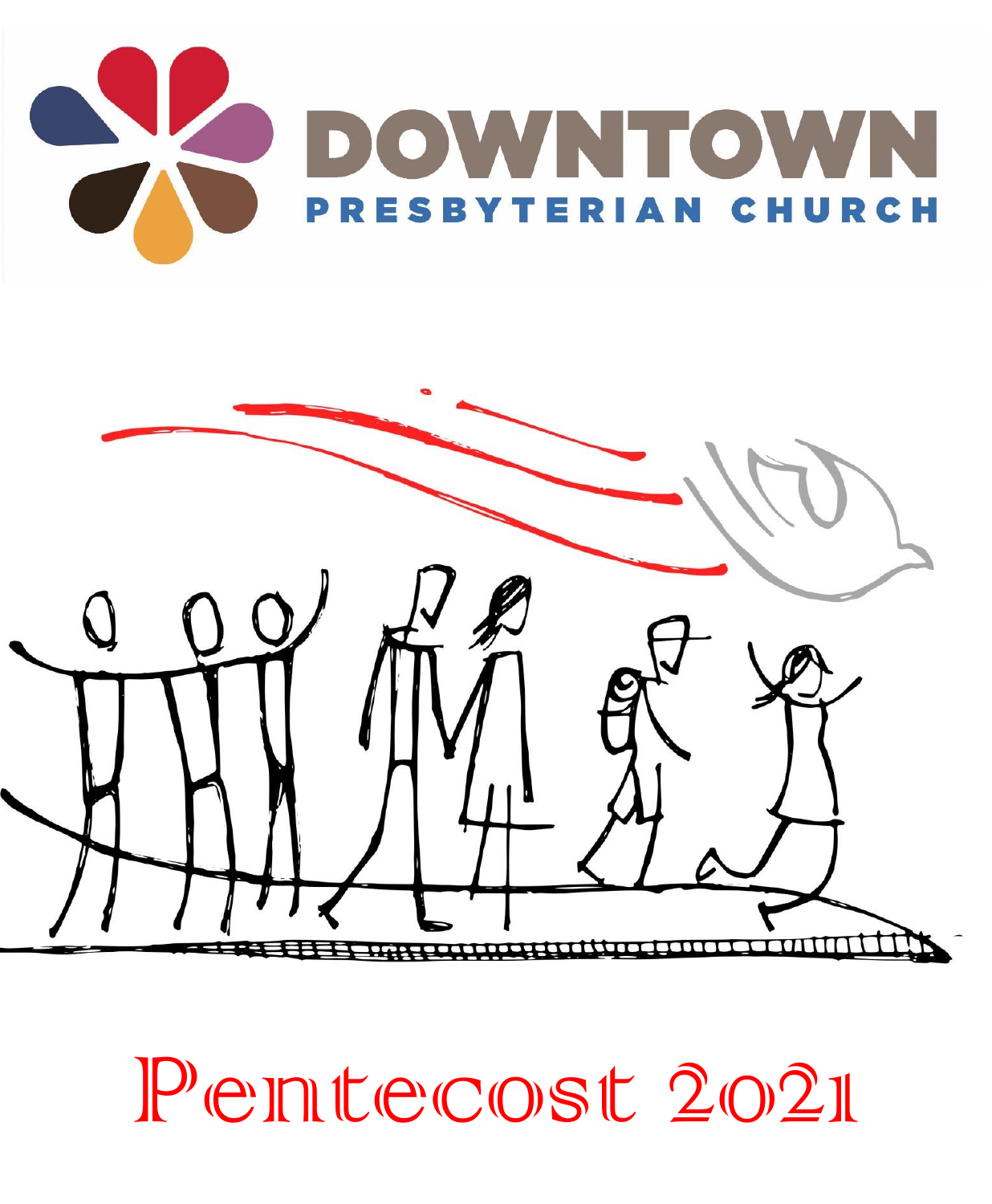## Celebration of Worship Pentecost Sunday, May, 23, 2021,

[Click Here to Listen](https://downtownpresbyterian.org/listentoworship/)

| Prelude | Come Down, O Love Divine               | Arr. Charles Callahan |
|---------|----------------------------------------|-----------------------|
|         | Lee Wright, violin, Jason Cloen, organ |                       |

Words of Welcome The Rev. Deborah Fae Swift

Chime

Introit **Exery Time I Feel the Spirit Community** Regro Spiritual "Every time I feel the Spirit movin' in my heart, I will pray."

Call to Worship **Kim McConnell** 

May we feel your presence this day, Holy Spirit, like the people gathered on that Day of Pentecost. May you rush into our hearts and inebriate our souls. May we be empowered by your Spirit to live a life more faithful to God. When the world divides us

## Come, Holy Spirit, and make us one. When the world calls us orphaned Come, Holy Spirit, and make us family. When the world leads us astray Come, Holy Spirit, and call us home. Spirit of Life, rain down upon us. Let our souls drink your goodness. Let our hearts overflow. Holy Spirit, rain down on this place! Come, Holy Spirit, come!

Come and fill this place!

Hymn Come, O Spirit, Dwell Among Us EBENEZER (Music may be found at the end of the bulletin)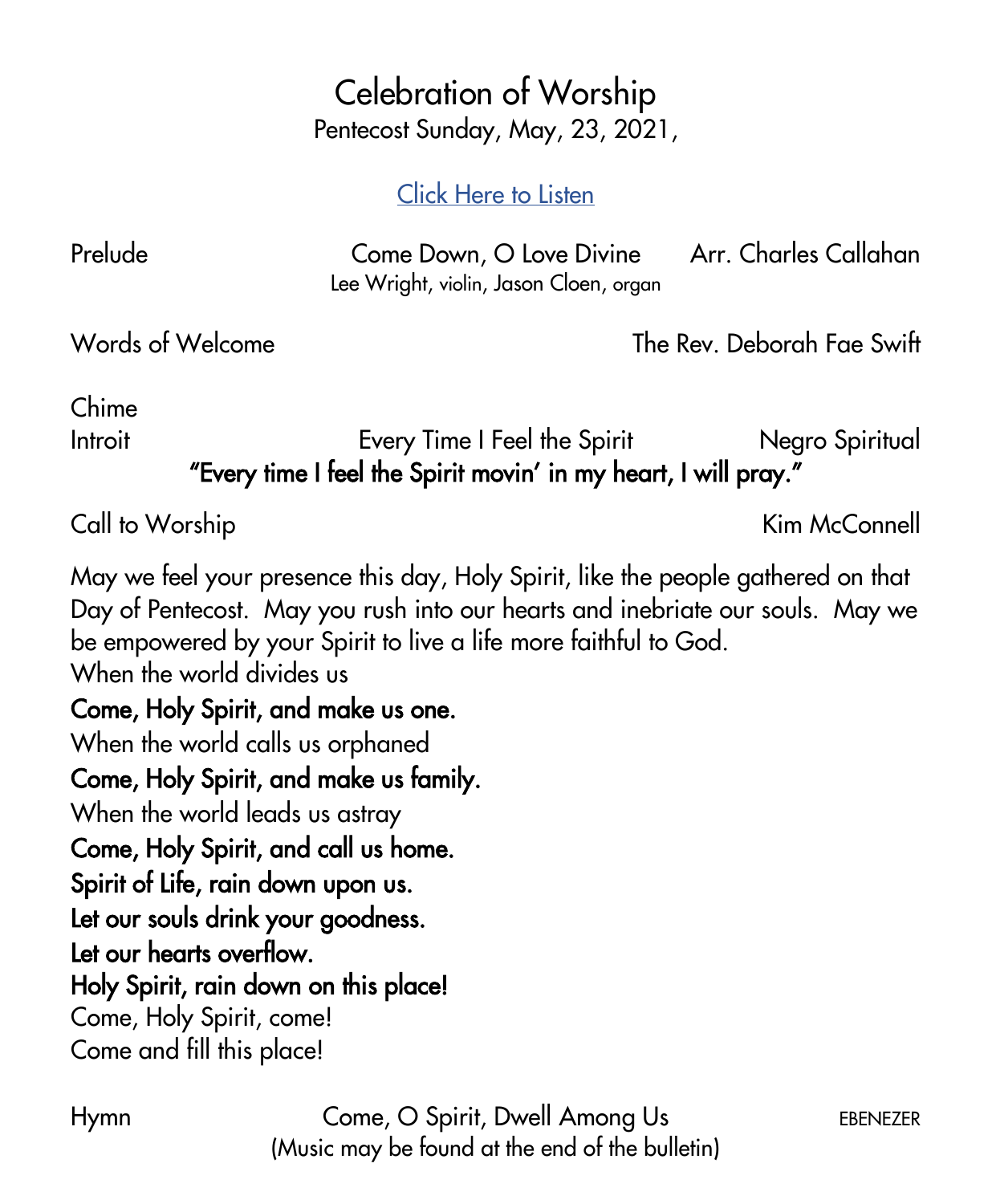Prayer of Assurance (unison) Gracious God, you come among your people as One who fashioned all things, who, face-to-face revealed your knowledge of our lives, and whose presence brings assurance and hope. Pour out upon us the Spirit of your love so that in hearing and seeing the gifts of this life, we may know the way to live in thanksgiving for all time and in all ways; through Jesus Christ, we pray. Amen. Scripture Reading The Acts 2:1-13 Kim McConnell From the New Revised Standard Version

Music for Reflection I Will Not Leave You Comfortless Everett Titcomb "I will not leave you comfortless, I will come to you yet again: Alleluia. And your heart, shall be joyful. Alleluia."

Reflection "Maintaining the Status Quo?" Rev. Swift

Hymn spirit Spirit Spirit Spirit Spirit Spirit Spirit Spirit Spirit Spirit Spirit (Verses 1, 3, and 4 - Music may be found at the end of the bulletin)

| Invitation to the Offering* |                                                                  |                   |
|-----------------------------|------------------------------------------------------------------|-------------------|
| Offertory Anthem            | Come Down, O Love Divine                                         | Arr. John Leavitt |
|                             | "Come down, O Love divine, Seek out this soul of mine            |                   |
|                             | And visit it with Your own ardor glowing;                        |                   |
|                             | O Comforter, draw near, Within my heart appear,                  |                   |
|                             | And kindle it, Your holy flame bestowing.                        |                   |
|                             | O let it freely burn, Till earthly passions turn                 |                   |
|                             | To dust and ashes in its heat consuming;                         |                   |
|                             | And let Your glorious light Shine ever on my sight,              |                   |
|                             | And clothe me round, the while my path illuming.                 |                   |
|                             | And so the yearning strong With which the soul will long         |                   |
|                             | Shall far outpass the power of human telling;                    |                   |
|                             | For none can guess God's grace, Till Love creates a place        |                   |
|                             | Wherein the Holy Spirit makes a dwelling."                       |                   |
|                             | Text: Bianco da Siena, Trans. Richard Frederick Littledale, alt. |                   |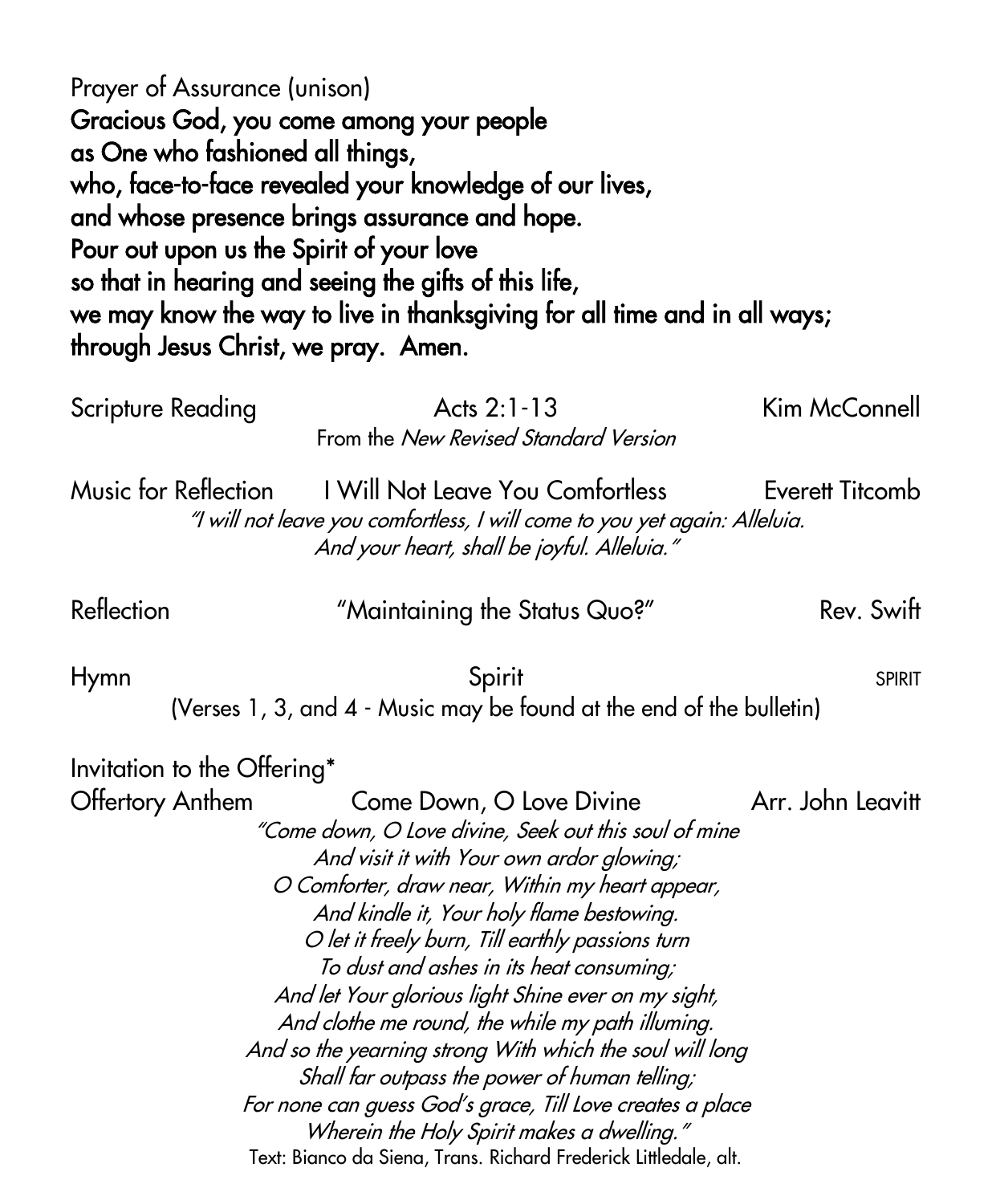Doxology

Praise God from whom all blessings flow; Let songs rise up from earth below; Let stars and galaxies enthrone; Creator, Christ, and Spirit, One! Amen.

Prayers for Healing and Transformation example and  $\Gamma$  Rev. Swift

Prayer of Jesus

Blessed One, our source and support, holy is your name. May your love be enacted in the world. May your will be done on earth as in heaven. Give us today our daily bread and forgive us our sins as we forgive those who sin against us. Save us in the time of trial and deliver us from evil. For all that we do in your love, and all that your love brings to birth, and the fullness of love that will be are yours, now and forever. Amen.

Closing Hymn **On Pentecost They Gathered** MUNICH (Verses 1-3, Music may be found at the end of the bulletin)

Benediction Rev. Swift

Postlude Veni Sancte Spiritus Tibor Pikéthy Lee Wright, organ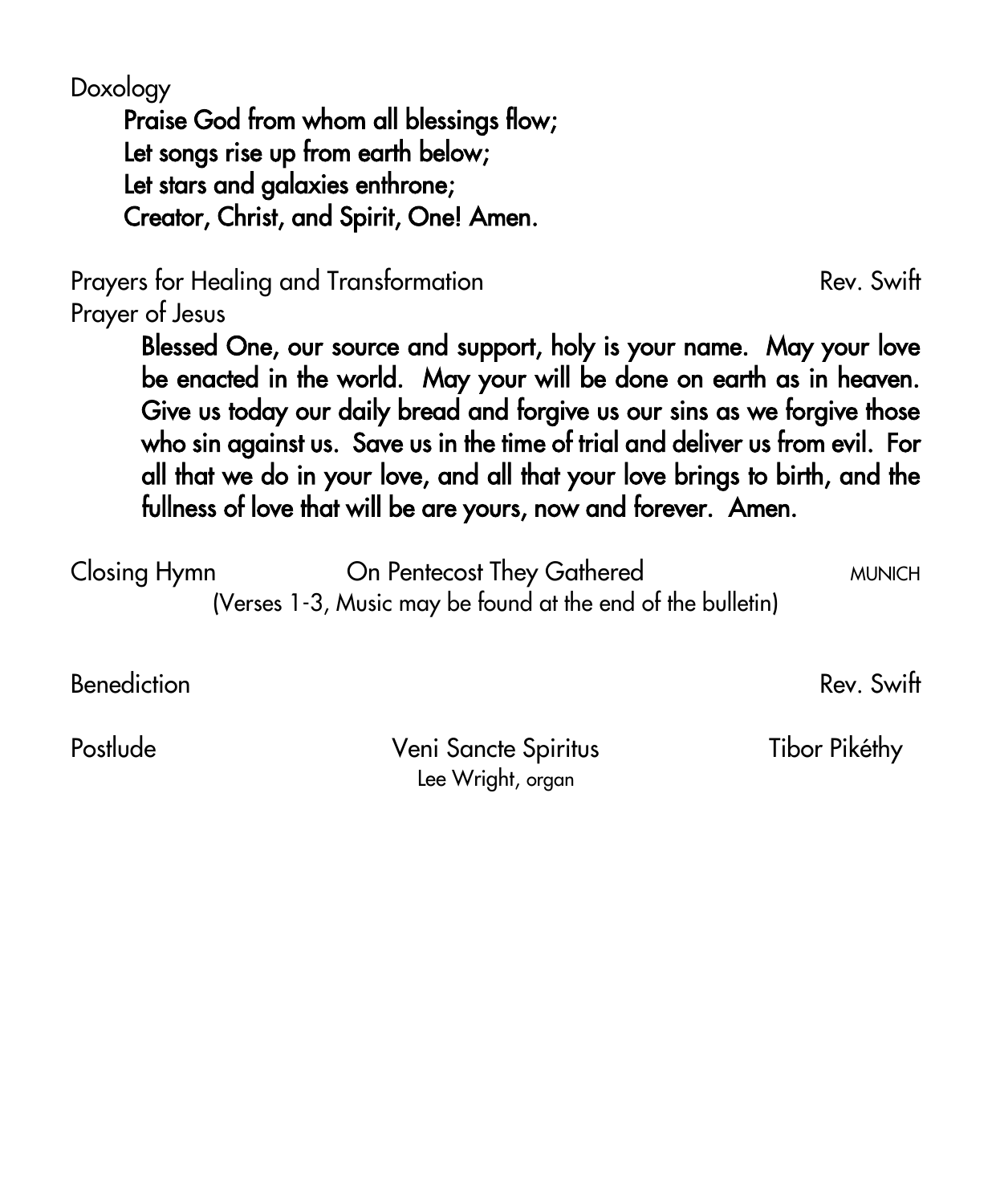Thank you to. . .

## Officiants: Rev. DebSwift and Kim McConnell

Musicians: Jason Cloen, Heather Holmquest, Alan Jones, Emmalouise St. Amand, Jeffrey Thompson and Lee Wright

AV Engineers: Donald Fairman, David McDowell, Joseph Taylor Website integration: Donald Fairman

\* We gratefully receive your offerings through the mail to the church office: 121 N. Fitzhugh St, 14614, Attn: Penny Crudup.

Call to Worship adapted from Discipleship Ministries of the United Methodist Church: "Holy Spirit, Rain Down on This Place: 21st Century Resource for the Day of Pentecost" at https://www.umcdiscipleship.org/resources/holy-spirit-rain-down-on-this-place-21st-centuryafricana-worship-resources

Prayer of Assurance adapted from the *Glory to God* online resources. PC(USA)

Lords' Prayer From *Voices Together*, the hymnal of the Mennonite Church USA (Harrisonburg, Virginia: MennoMedia, 2020).

All music and musical texts in this bulletin are reprinted with permission under One License, License # A-707805. All rights reserved.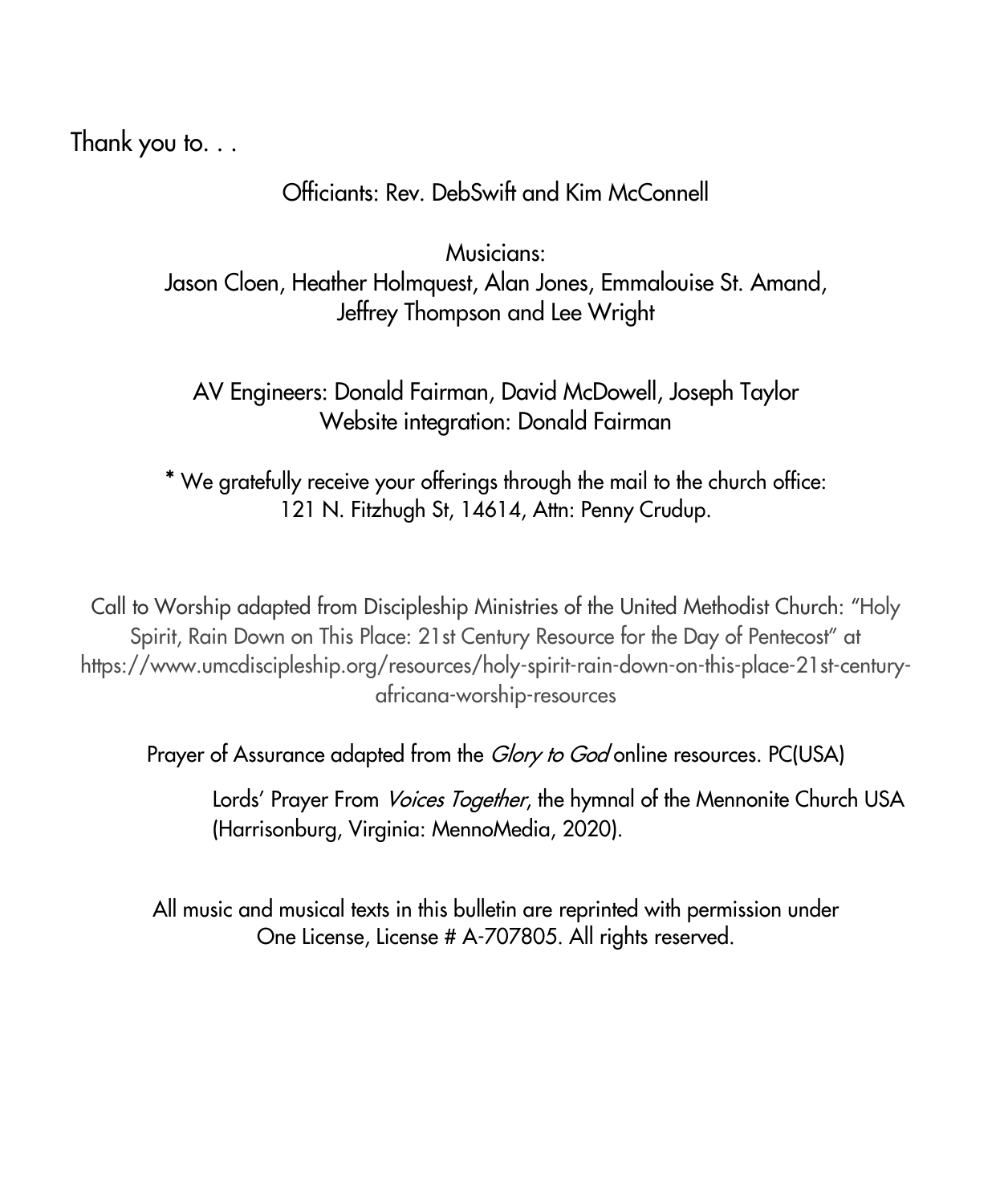

This 20th-century text was written by a Presbyterian layperson and poet, who in her later years became<br>interested in writing hymns for the seasons of the church year and prepared a collection of them for her congregation. It pairs effectively with this sturdy Welsh tune.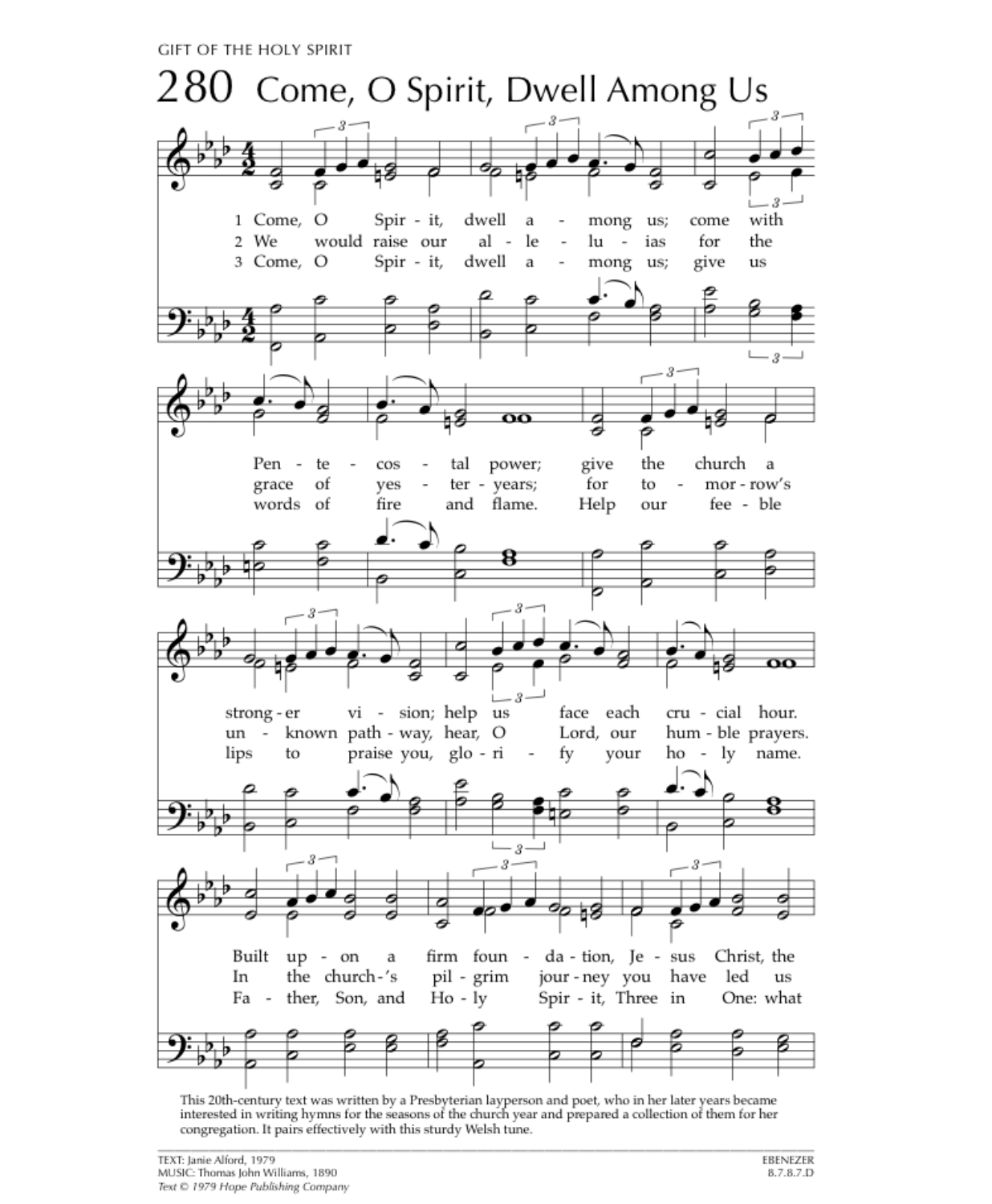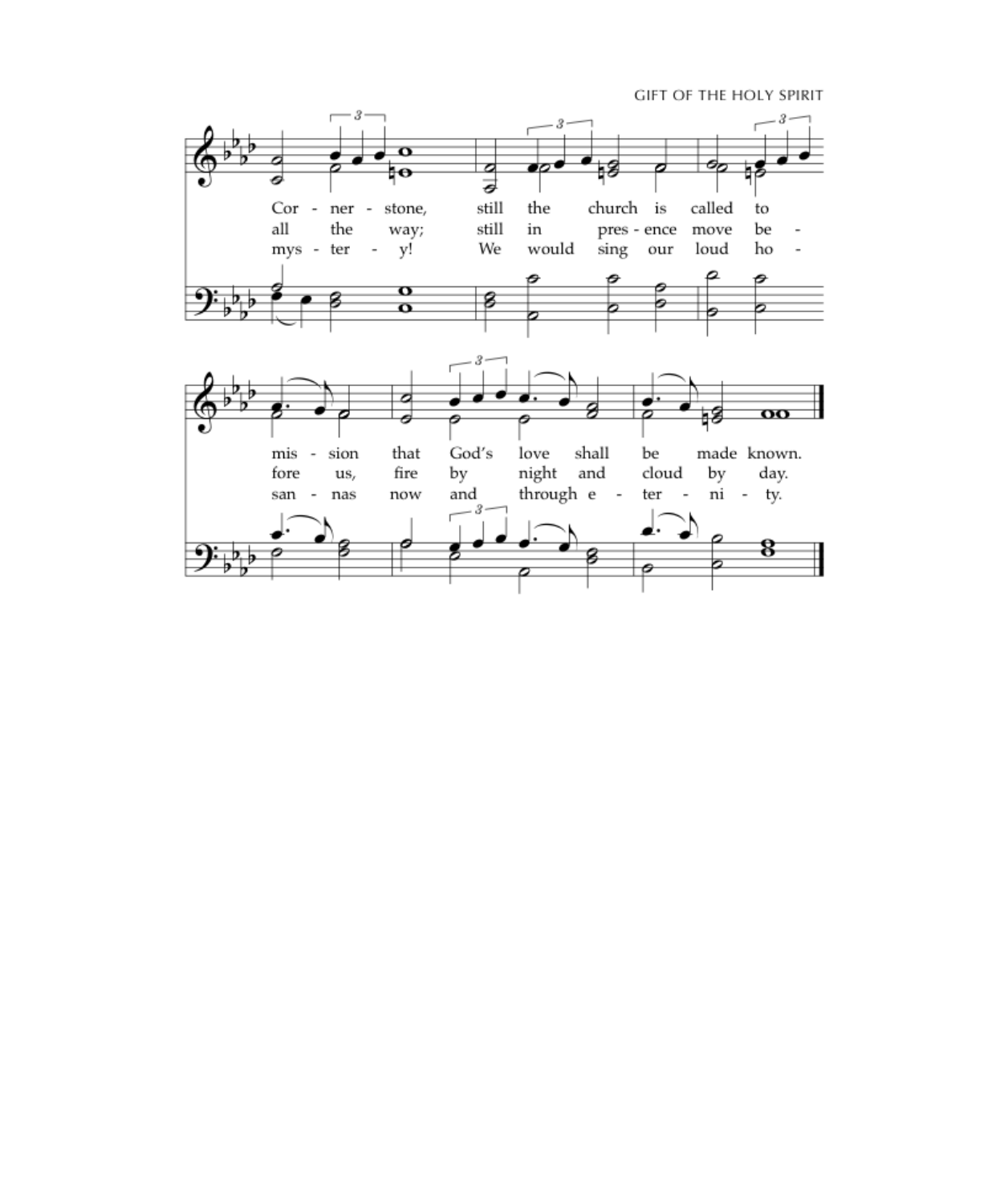

As the author/composer reminds us in the refrain, the Spirit is both gentle and restless. The stanzas reinforce a sense of the Spirit's activity through a wide range of verbs, initially in the past tense; but they become more urgent in the present tense of the fourth stanza.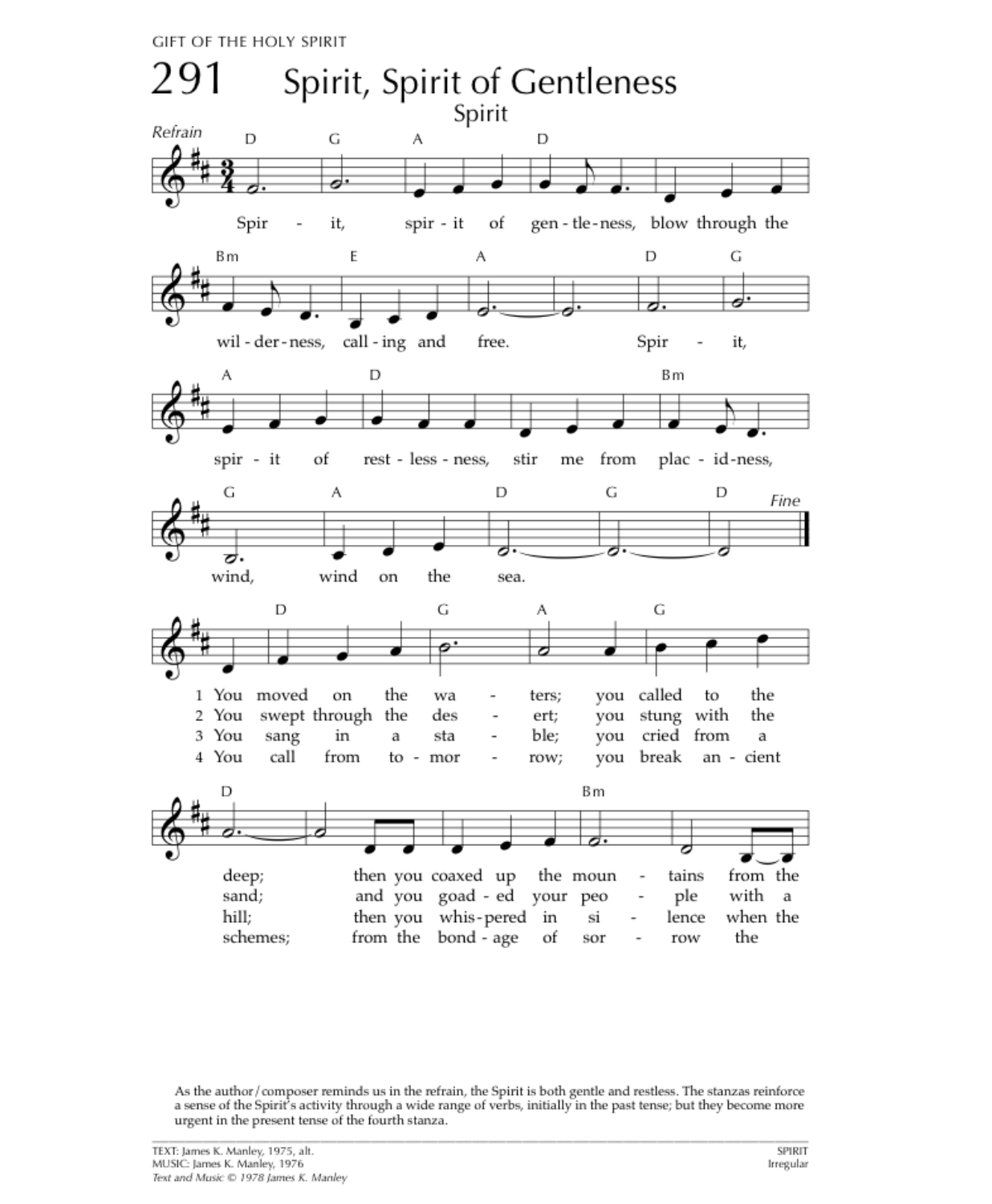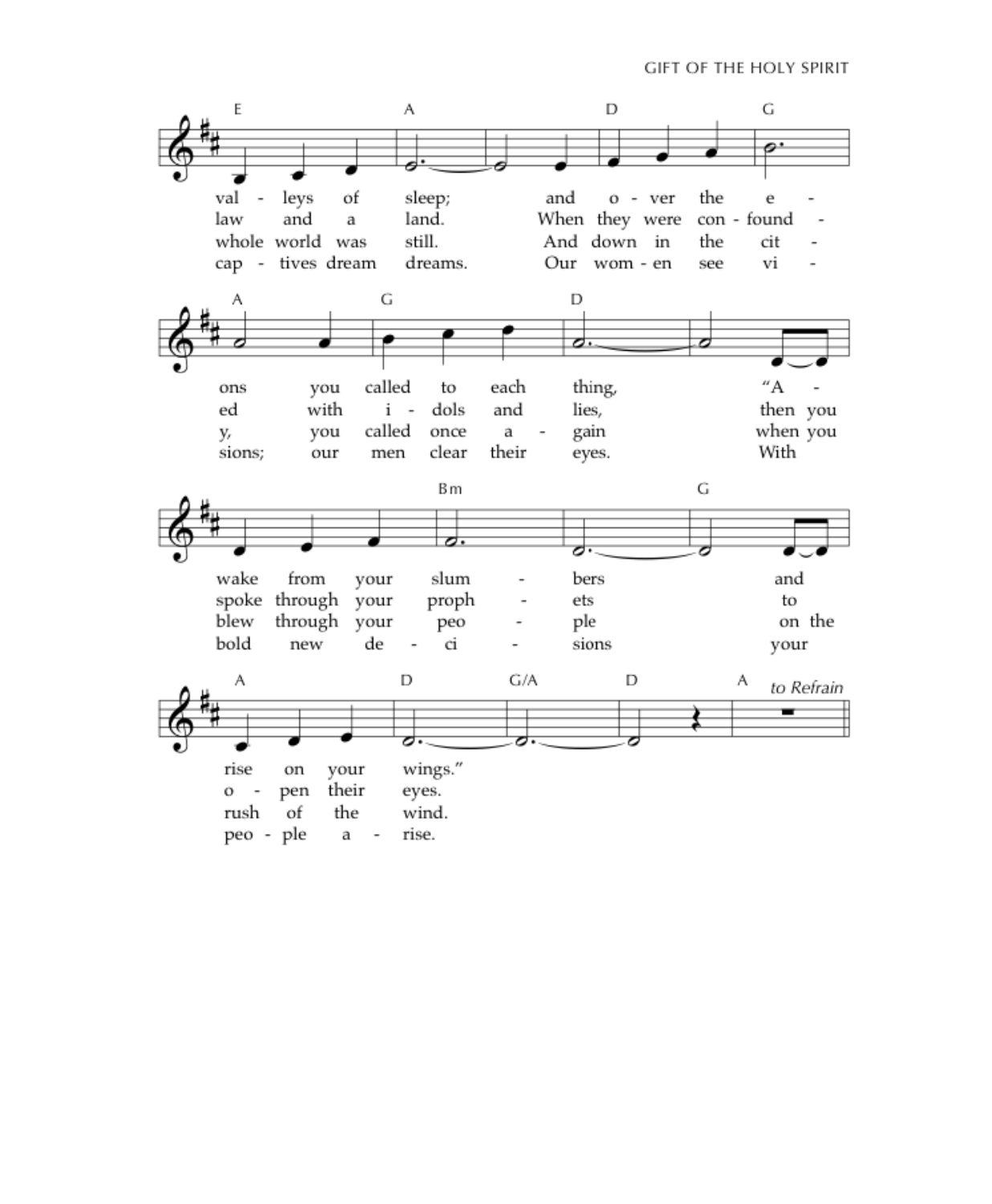

This narrative and interpretive text was written to fill what the author perceived as an unfortunate gap in available hymns concerning the Holy Spirit in general and Pentecost in particular. The setting of a 17thcentury German tune is from Mendelssohn's oratorio Elijah.